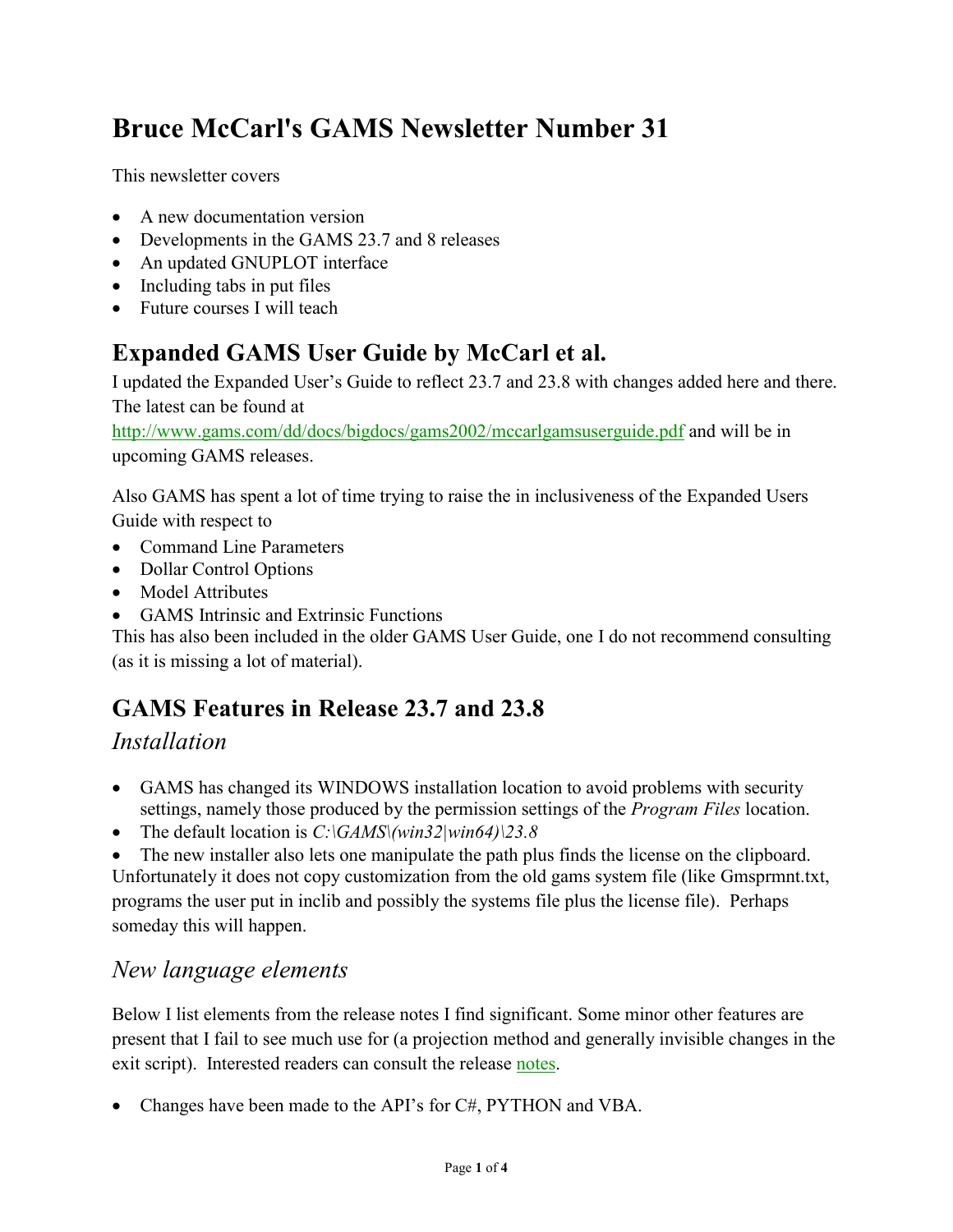- Model definitions containing complementary equ.var pairs can now be used with all model types but the matching information will only used with appropriate model types (e.g. MCP, MPEC, RMPEC).
- Model definitions can now use new notation including model names, a '+' and a '-'. For example given the prior model names a1 and a2 also with equation e1, one can use the syntax model new /all-a1+e1/

to define a model as all equations less those in model a1 plus the equation e1.

Similarly, one can use the syntax

model new  $2 / a1 + a2 - e1/$ 

to define a model as all equations in models a1 and a2 less the equation e1

- Functions can have up to 10 arguments
- There are some new features involving stochastic programming as documented in [http://www.gams.com/dd/docs/solvers/empsp.pdf.](http://www.gams.com/dd/docs/solvers/empsp.pdf) I have not spent enough time with this to explain it. If someone figures it all out I invite them to send me a write up for inclusion in the reference guide and a subsequent newsletter.
- Traditionally GAMS supported running other executables via the  $\epsilon$  call and Execute in a (synchronous) way where GAMS waited for the program to finish execution before proceeding. The 23.7 release introduced asynchronous job handling. This means you can start a job and proceed without waiting for the result. This is done through **\$Call.Async, Execute.ASync** and **put\_utility fx 'Exec.ASync'**
- GAMS has a Function Library Facility that allows users to import functions from an external library into a GAMS model. In turn, the imported functions can be used in the same way as intrinsic functions including in equation definitions. See the Extrinsic Functions section of the Expanded GAMS User Guide or chapter 6 of the older GAMS User Guide. Function packages now interfaced include
	- FITPACK-a collection of FORTRAN programs for curve and surface fitting with splines and tensor product splines developed by [P. Dierckx](javascript:PopMember() as discussed [here](http://nalag.cs.kuleuven.be/research/topics/fitpack.shtml) at <http://nalag.cs.kuleuven.be/research/topics/fitpack.shtml> .
	- pwpcclib: which evaluates piecewise polynomial functions
	- stodclib: which provides random deviates, probability density functions, cumulative density functions and inverse cumulative density functions for certain distributions
	- tricclib, tridclib, trifclib: which are simple examples and have associated source code written in C, Delphi and Fortran.

#### *Solvers*

- Nearly all the solvers have library or other updates
- It appears across 23.7 and 23.8 especially significant changes in features appear in BARON, CPLEX, Gurobi, KNITRO, LINDO, LINDOGLOBAL, and XPRESS.
- New solvers glomigo, lindo and Gather-Update-Solve-Scatter (GUSS)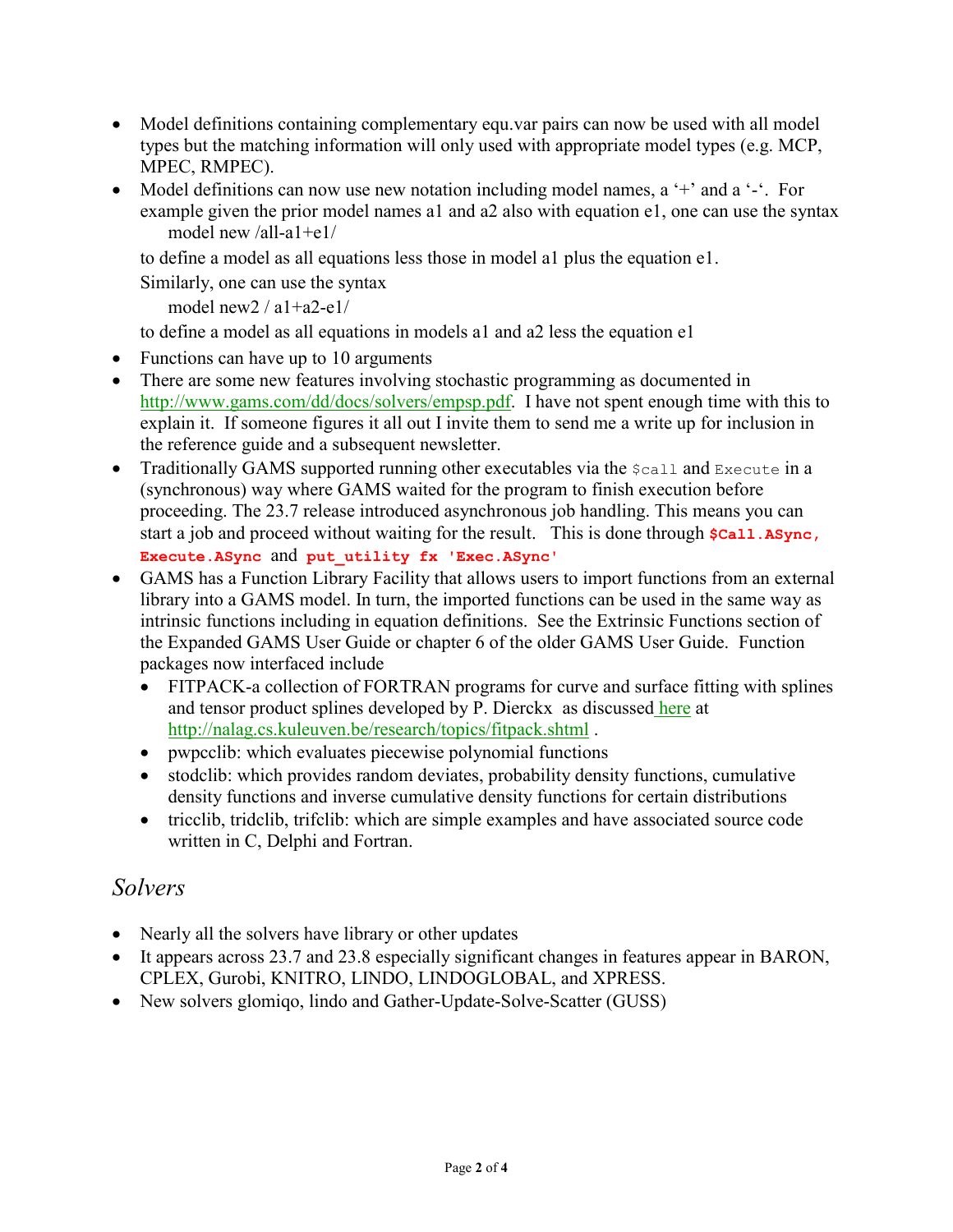#### *Model Libraries*

NEW library files are included that illustrate

- Data for the Matlab interface
- EMP (Extended Mathematical Programming) where examples are given of models which currently cannot be solved reliably that are reformulated into models of established math programming classes.
- Several new applications
- Plus several for features testing

#### **New Rutherford interface to GNUPLOT**

Tom Rutherford released an updated version of his interface to GNUPLOT that will work with GNUPLOT 4.7. it is available at<http://www.mpsge.org/gnuplot/index.html> . He also releases the earlier version at<http://www.mpsge.org/gnuplot4.5/index.html>.

#### **Put files with TAB Characters**

Dialogue on the GAMS User List led to the release of a heretofore unknown internal feature system.tab that can be used as follows

```
file test / test.put /;
put test; put "1","%system.tab%","2";
```
Where the syntax **"%system.tab%"** results in a tab character being put into the file.

## **Courses offered**

I will be teaching

- Basic to Advanced GAMS class July 30, 2012- Aug 3, 2012 (5 days) in the Colorado mountains at Frisco (near Breckenridge). The course bridges from Basic topics to an Advanced GAMS class. Details are given at [http://www.gams.com/courses/basic\\_and\\_advanced.pdf](http://www.gams.com/courses/basic_and_advanced.pdf).
- Basic GAMS class July 30, 2012- Aug 1, 2012 (3 days) in the Colorado mountains at Frisco (near Breckenridge). The course starts assuming no GAMS background. Details are given at [http://www.gams.com/courses/basic.pdf.](http://www.gams.com/courses/basic.pdf)
- Advanced GAMS class Aug 1, 2012- Aug 3, 2012 (3 days) in the Colorado mountains at Frisco (near Breckenridge). The course starts assuming users have a GAMS background. Details are given at<http://www.gams.com/courses/advanced.pdf> .
- A GAMS class much like Basic to advanced will be given in Australia in association with the Agricultural Economics meetings in February 2013. Look for details in future newsletters or on GAMS page just below if interested.
- Further information and other courses are listed on [http://www.gams.com/courses.htm.](http://www.gams.com/courses.htm)